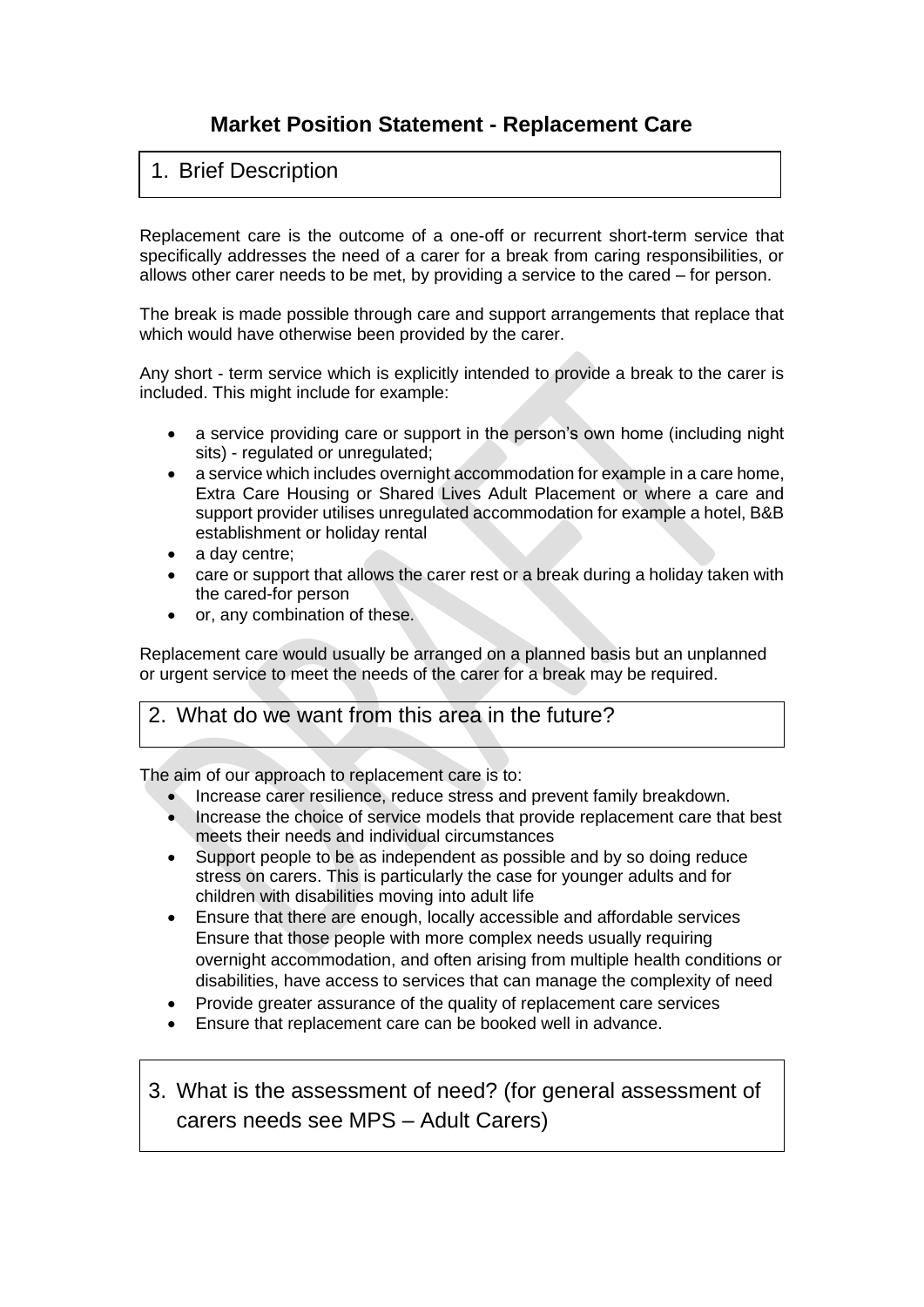The estimated demand is for at least 2,095 Carers to have their needs met through replacement care. For the 2018-19 financial year there were 753 people who received replacement care in a care home or as a Direct Payment. Overall this was a 5% reduction in the number of people recorded as receiving support in the 2017-18 financial year. However, total spend was £3.05m, an increase of 2% on the preceding year. The increased spend, is due to an increased number of people with a Learning Disability receiving replacement care compared with other groups e.g. older people.

The gap between estimated number of carers requiring support and the actual number of carers supported with replacement care by DCC can be accounted for as

- not all carers will be eligible for DCC funded support but may be purchasing replacement care privately. The volume of private purchasing of replacement care is not known to DCC but engagement with Carers indicates a keen interest in Replacement Care for private purchase.
- DCC is only able to capture replacement care activity in residential settings we know that there is significant replacement care purchasing in other care markets such as care and support into the home, sitting services, day services etc but we are unable to quantify this activity at the moment (work is underway to improve our identification of Replacement care activity).

This is not to negate the potential for a level of unmet need and this is something we are continuing to investigate.

Of the people receiving Replacement Care:

- 43% have a client category of Physical Disability;
- 30% have a client category of Older People with Mental Health;
- 24% have a client category of Learning Disability;
- 3% have a client category of Mental Health.

The need for replacement care is likely to be most required for those Carers of working age, those aged 85+, and Carers looking after young children whilst also caring for older people or other people with disabilities.

### 4. What is the assessment of supply?

As stated above there is likely to be significant under reporting of replacement care activity and spend. Nonetheless 'known' spend is approx. £3.05m per annum, of which includes:

- £179k is through Direct Payments
- £2.8m on adult residential care places
- £100k on nursing places

Spend per annum by client category and service type (care home and Direct Payment) is further illustrated.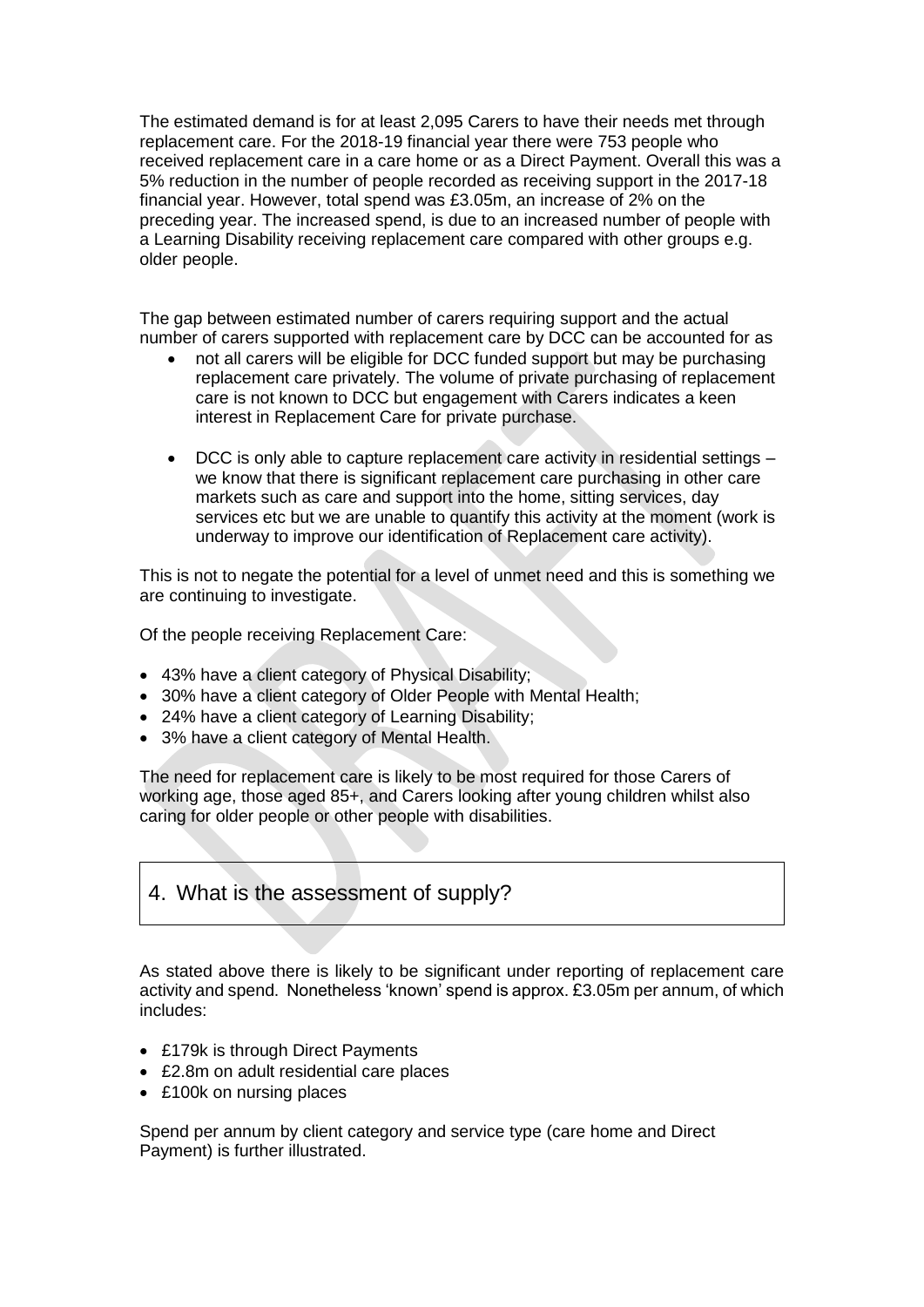

Replacement Care is often a marginal activity for bed-based providers, whose main area of activity is longer term placements. Bed - based services will be made available for replacement care often only because a vacancy is available at that moment in time and not if there is a reasonable prospect of an alternative longer stay placement. Consequently, it can prove difficult to make placements suitable for people's needs particularly when they have intensive and/or complex needs and it makes advanced booking extremely difficult.

5. What changes are we looking for from this service in the future, including any market opportunities, and how can DCC help to move towards these changes?

Challenges;

- To support the development of community and voluntary sector support to carers that enable them to take a break, particularly in more rural areas
- Increasing the availability of bookable-ahead replacement care that supports the advanced planning of replacement care.
- Increase the range of service models available for people and carers to choose from, including replacement care into the person's own home, accommodation-based replacement care and replacement care in community-based services and other innovative models of provision.
- To develop a more transparent market for replacement care for the benefit of carers (both funded and private purchase).
- Improved access to replacement care services available at short notice or at the point of crisis.
- To improve the awareness of vacancies, quality and cost that supports purchasing of placements
- Improved understanding of needs to better describe demand and further stimulate market development

We will do this by;

• Introducing, in the autumn of 2019, a list of services that addresses the need for replacement care with the following features